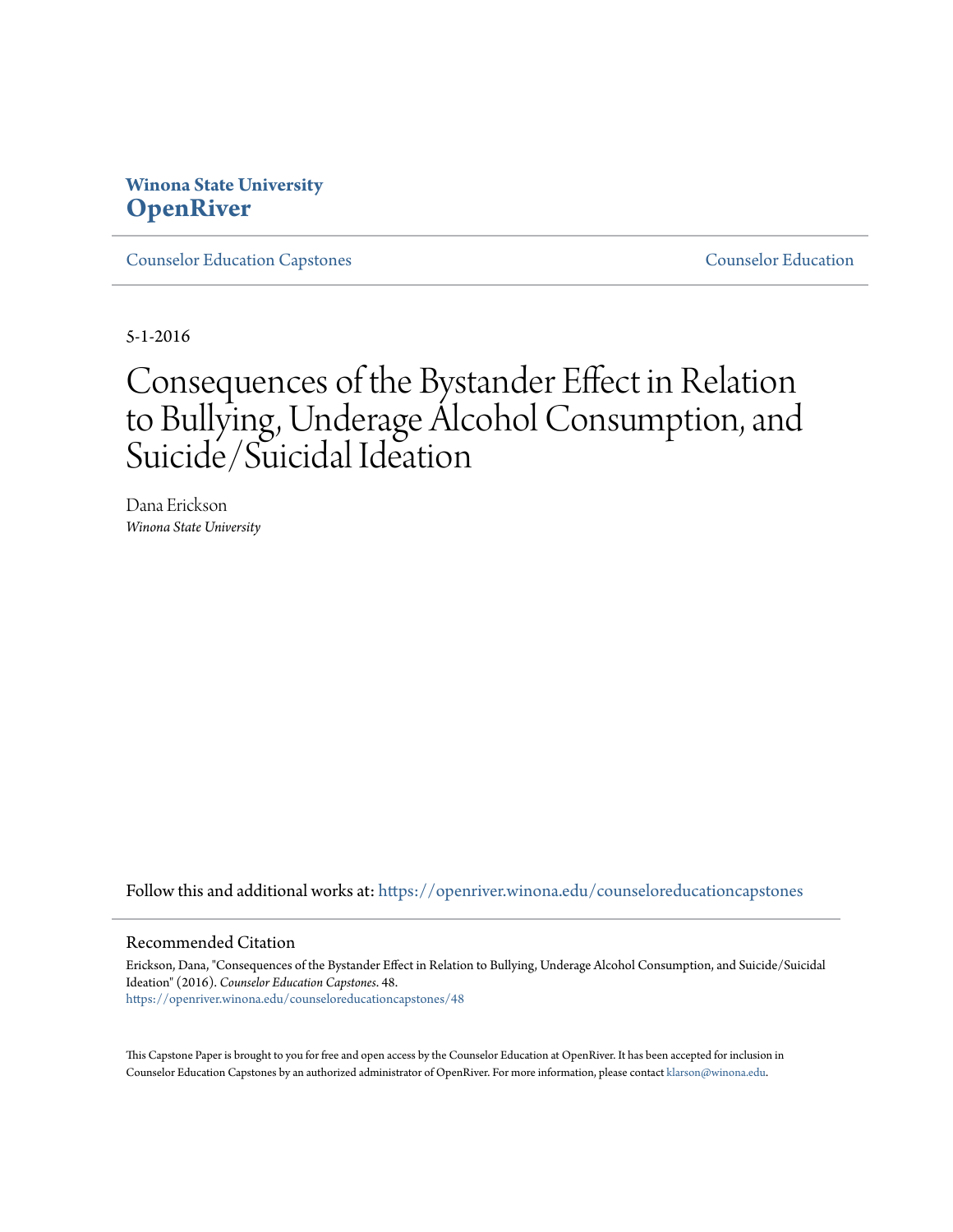Consequences of the Bystander Effect in Relation to Bullying, Underage Alcohol Consumption, and Suicide/Suicidal Ideation

Dana Erickson

A Capstone Project submitted in partial fulfillment of the requirements for the Master of Science Degree in Counselor Education at Winona State University

Spring 2016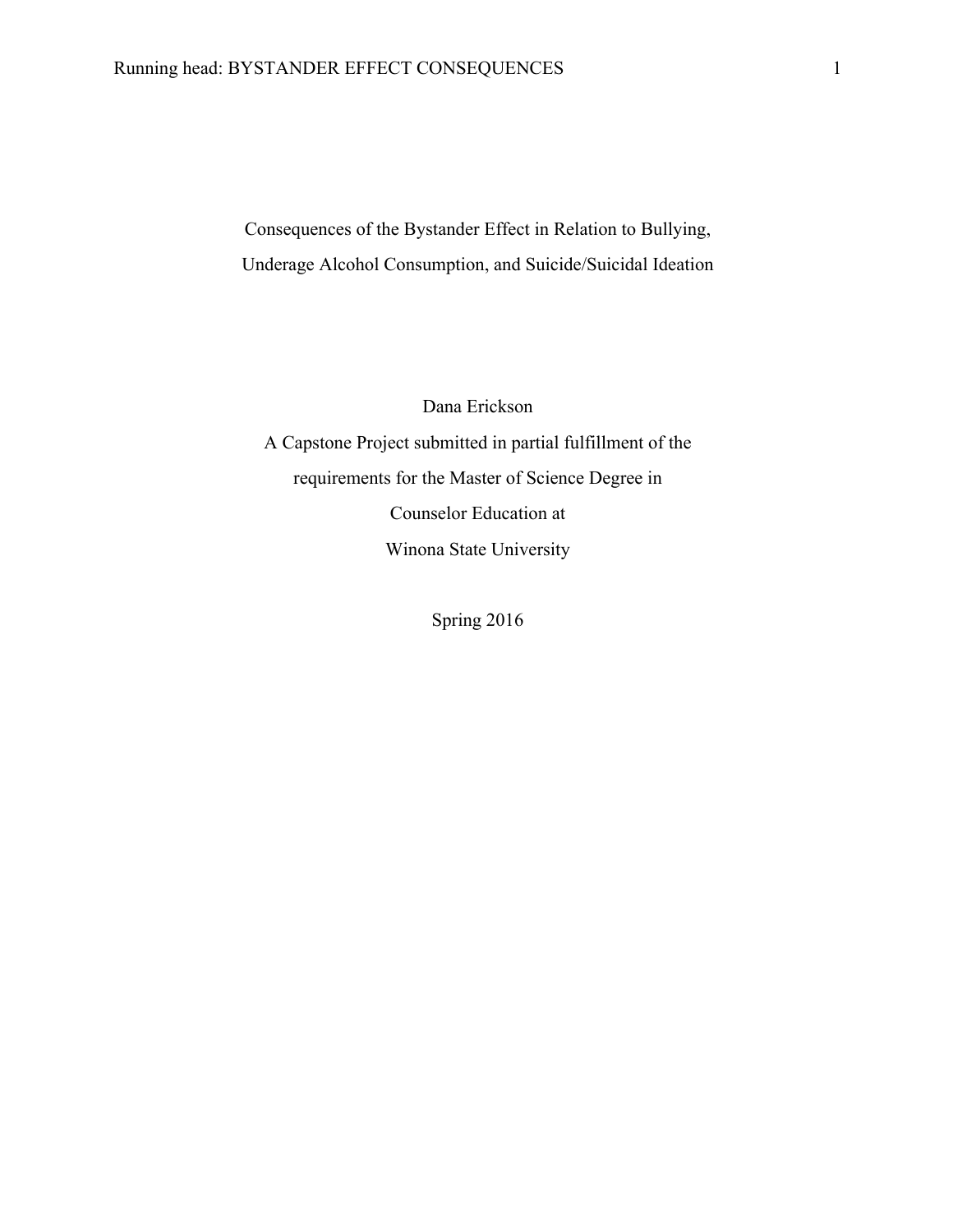#### **Abstract**

Bystander effect is a phenomenon in which the presence of others hinders an individual's helping behavior. Bystander effect can occur in situations involving bullying, underage consumption of alcohol and suicide or suicidal ideation. Young people only intervene 19% of the time in a bullying situation, even though it has been found to be effective within ten seconds, 57% of the time (Center for Disease and Prevention, 2014). School Counselors can help students intervene, as well as implement various prevention and intervention programs and strategies such as Signs of Suicide (SOS), Olweus Bullying Prevention Program (OBPP), and Bully-Proofing Your School (BPYP) to help create a safe school environment.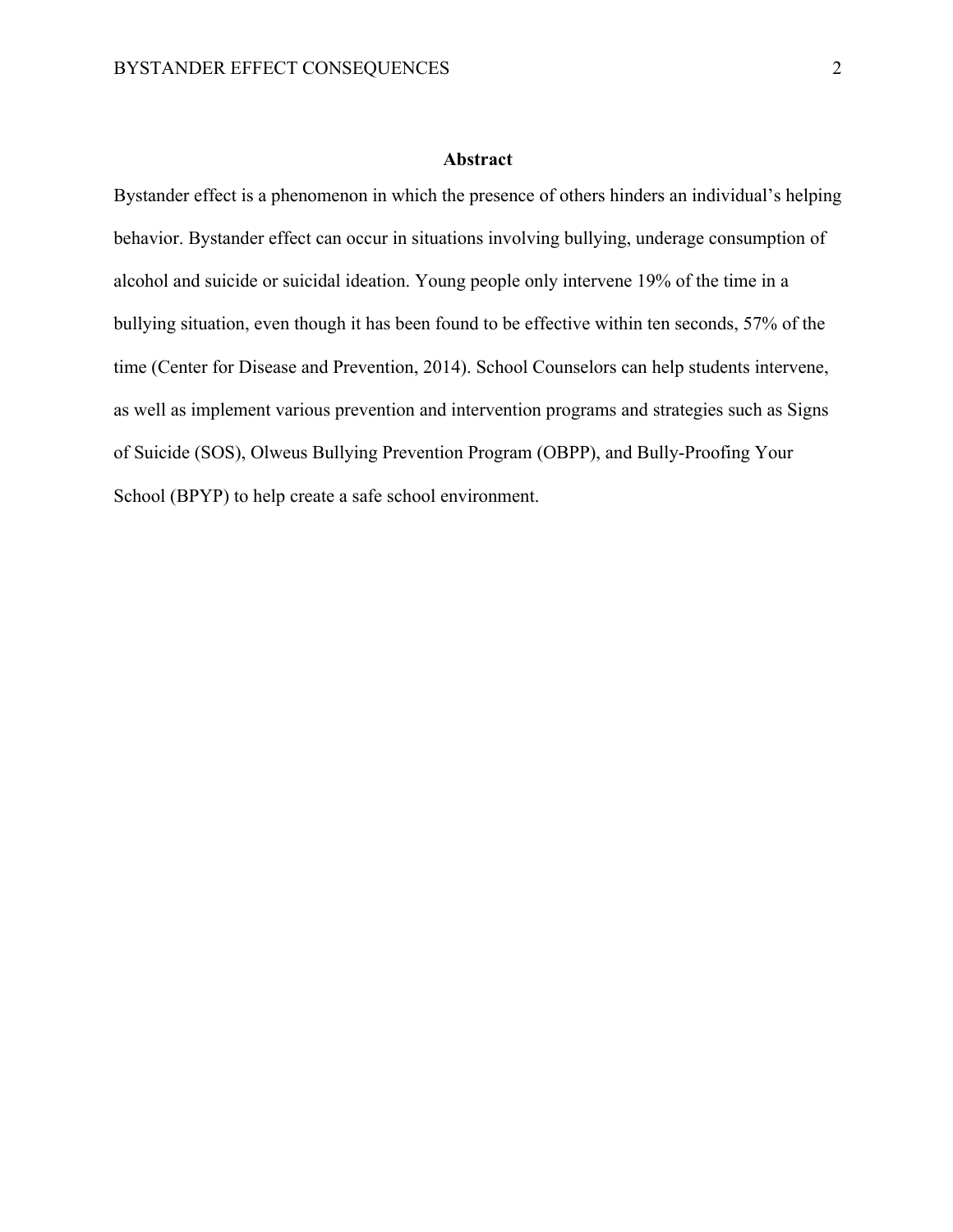The phenomenon in which the presence of others hinders an individual's helping behavior is known as the bystander effect. Bystander effect can occur within multiple areas such as bullying, underage consumption of alcohol, and suicide or suicidal ideation, and across various age levels. These issues often affect teenagers nationwide and on a large scale. Of students in grade 9-12 across the nation, 19.6% reported being bullied on school property and 14.8% of students being bullied electronically (Center for Disease and Prevention, 2014). Reports also state 66.2% of students in grades 9-12 have had at least one drink of alcohol in their life (Center for Disease and Prevention, 2014). Finally, 29.9% of students had felt sad or hopeless every day for two or more weeks, 17% seriously considered attempting suicide, 13.6% made suicide plans, and 8% of students attempted suicide (Center for Disease and Prevention, 2014).

Bullying typically involves three groups of people: the bully, the victim and the "caring majority" or bystanders (Garrity, Jens, & Porter, 1997). Bullying can have long-term effects for the bully in addition to the victim including anti-social behaviors such as vandalism, truancy and drug use (Bowllan, 2011). Youth in the caring majority make up 85% of students and can have a powerful voice among their peers (Garrity, Jens & Porter, 1997). These students must create the climate of the school and shift the power balance from the bullies to the silent majority by having the knowledge and skills to intervene and the help the victim (Garrity, Jens & Porter, 1997). Peers are present during 88% of bullying cases, yet individuals intervene only 19% of the time (Hawkins, Pepler, & Craig, 2001). However, when peers did intervene they were effective in stopping the bullying within ten seconds 57% of the time (Hawkins, Pepler, & Craig, 2001). When bystanders do not intervene, bullies can gain the attention they crave that is given to them by being surrounded by a group of their peers who support their actions by doing nothing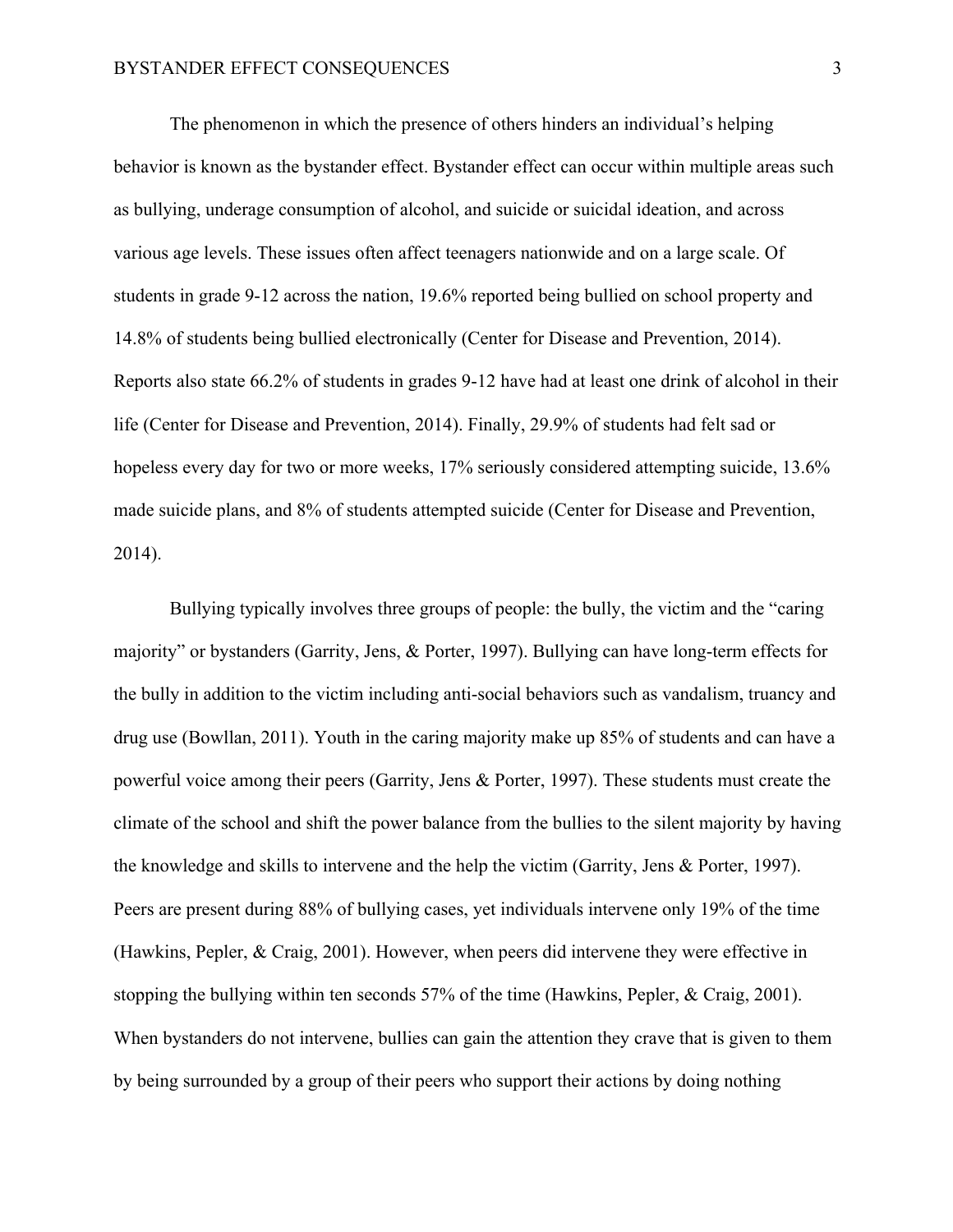(Aldrich, 2015). That is, when peers passively standby they can inadvertently encourage the behavior and deem it acceptable.

Alcohol consumption, and possibility of alcohol poisoning is also a problem that peers can help to address. The National Institute on Alcohol Abuse and Alcoholism (NIAAA) indicates, of adolescents ages 12-14 who drank alcohol, 94% got it for free with many having access through family members or find it at home. With such high accessibility to alcohol, young people can easily consume underage or share with peers. Alcohol is the most commonly used drug among high school aged students. The percentage of young people who consume alcohol increases with age with 35.4% of  $10^{th}$  grade students and 48.6% of  $12^{th}$  grade students reporting alcohol use (Burrow-Sanchez & Lopez, 2009). The escalation in drinking from  $10^{th}$  to  $12^{th}$  grade suggests that juniors and seniors in high school are more vulnerable to the risks associated with drinking making the transition between these two years and important time for prevention and intervention efforts (Doumas, Esp, Turrisi, & Schottelkorb, 2014). One explanation for the risky behavior is the increase in independence, strengthening of peer relationships, and decision making regarding substance use that is associated with greater autonomy (Doumas, Esp, Turrisi, & Schottelkorb, 2014).

Suicide becomes a measureable public health problem once children reach middle school (Schilling, Lawless, Buchanan, & Aseltine, 2014). According to the American Foundation for Suicide Prevention (2016), many suicide attempts go unreported or untreated. The stigma surrounding suicide leads to underreporting which results in fewer individuals getting the help they need. Suicide is the second leading cause of death among young people ages 10-24 and every day there are 5,400 suicide attempts by young people in grades 7-12 (Youth Risk Behavioral Surveillance System, 2013). According to the Youth Risk Behavioral Surveillance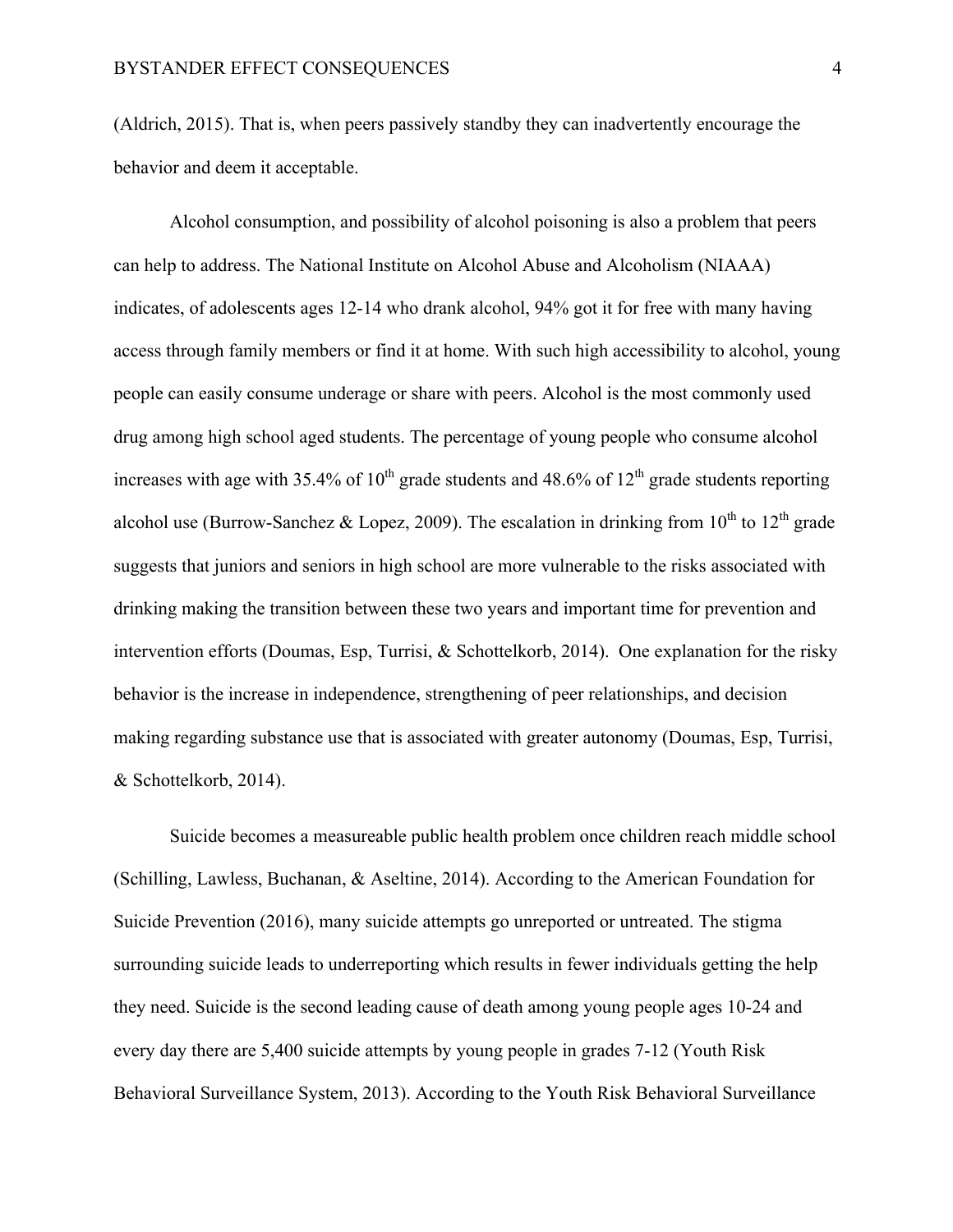System (YRBS), four out of five teenagers who attempt suicide have given clear warning signs. School-based programs for helping students who have suicidal ideation may face challenges of reduced help-seeking behaviors by young people due to uncertainty about confidentiality (Aseltine & DeMartino, 2004). With the uncertainty of confidentiality and talking with a counselor or school personnel, emotionally troubled adolescents seek help from friends and siblings (Aseltine & DeMartino, 2004). Peers and siblings who are being utilized as supports for these students need to be adequately equipped to recognize the signs of suicidal ideation and the proper steps and actions that can be taken in order to intervene.

In each of these types of situations, if bystanders do not intervene, then the behaviors will continue and could become more severe. Thus, it is important to understand bystander effect within the three areas of bullying, underage alcohol consumption and suicide or suicidal ideation, and to provide intervention strategies to reduce bullying, underage alcohol use, and suicide. School counselors who work with youth populations need to be aware of the bystander effect, and work to increase students' knowledge and skill set to be able to intervene. In addition, school counselors need to provide students with the tools and information on how and to whom to report a situation so that it does not escalate and young people can get the help they need. Therefore, this literature review is an examination of bystander effect and the psychological processes one encounters before deciding to intervene, as well as a discussion of implications, prevention and intervention efforts for school counselors. This includes how school counselors can provide the tools and knowledge to help students be active bystanders using evidence-based programs and strategies.

#### **Review of Literature**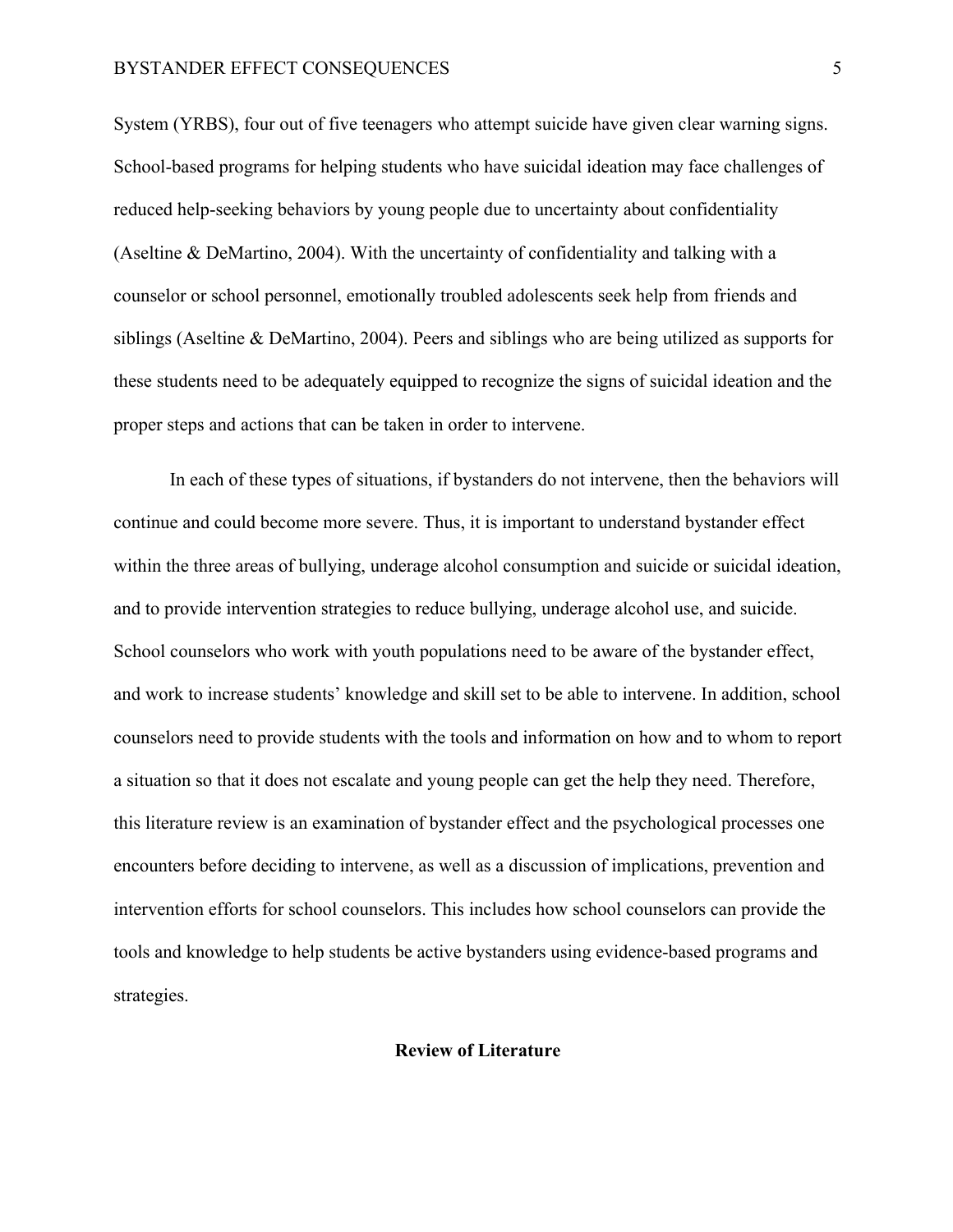The bystander effect is a social psychological phenomenon in which the presence of others hinders an individual's helping behaviors (White & Malkowski, 2014). In order to intervene, a bystander must go through five stages. They must first notice the event, interpret the event as an emergency, develop a feeling of personal emergency, decide how to help, and choose to act (Leone, Parrott, Swartout, & Tharp, 2016). Bystanders may be ineffective at helping because of barriers such as confidence to perform various behaviors required to intervene.

Abbate and Boca (2014) discuss three psychological processes that may explain a bystander's tendency to obstruct one another's responsiveness in emergencies. The first process is diffusion of responsibility, which leads to reducing psychological costs associated with nonintervention. When others are present, the costs are shared, resulting in reduced probability of intervention. The second process is evaluation apprehension, or the notion that people may have a fear of being judged or fear of making a mistake when intervening in public creating the impression of inadequacy. Social influence and pluralistic ignorance is the third process that recognizes when a helping situation is ambiguous, people look to one another to interpret the severity of it. If people are idly standing by, would-be helpers presume the situation may not be an actual emergency (Abbate & Boca, 2014).

#### **Bystander Effect and Bullying**

The simple presence of peer witnesses can enable reoccurring behaviors of bullying. When there are at least four peers present during a bullying episode, bystanders spend a majority of the time simply watching and passively reinforcing the behavior (Howard, Landau & Pryor, 2014). When peers idly stand by in these situations, they are sending messages of approval to the bully. The behavior of peer bystanders can vary, as some individuals will assist the bully, some will support the victim, while others will remain passive bystanders (Howard, Landau  $\&$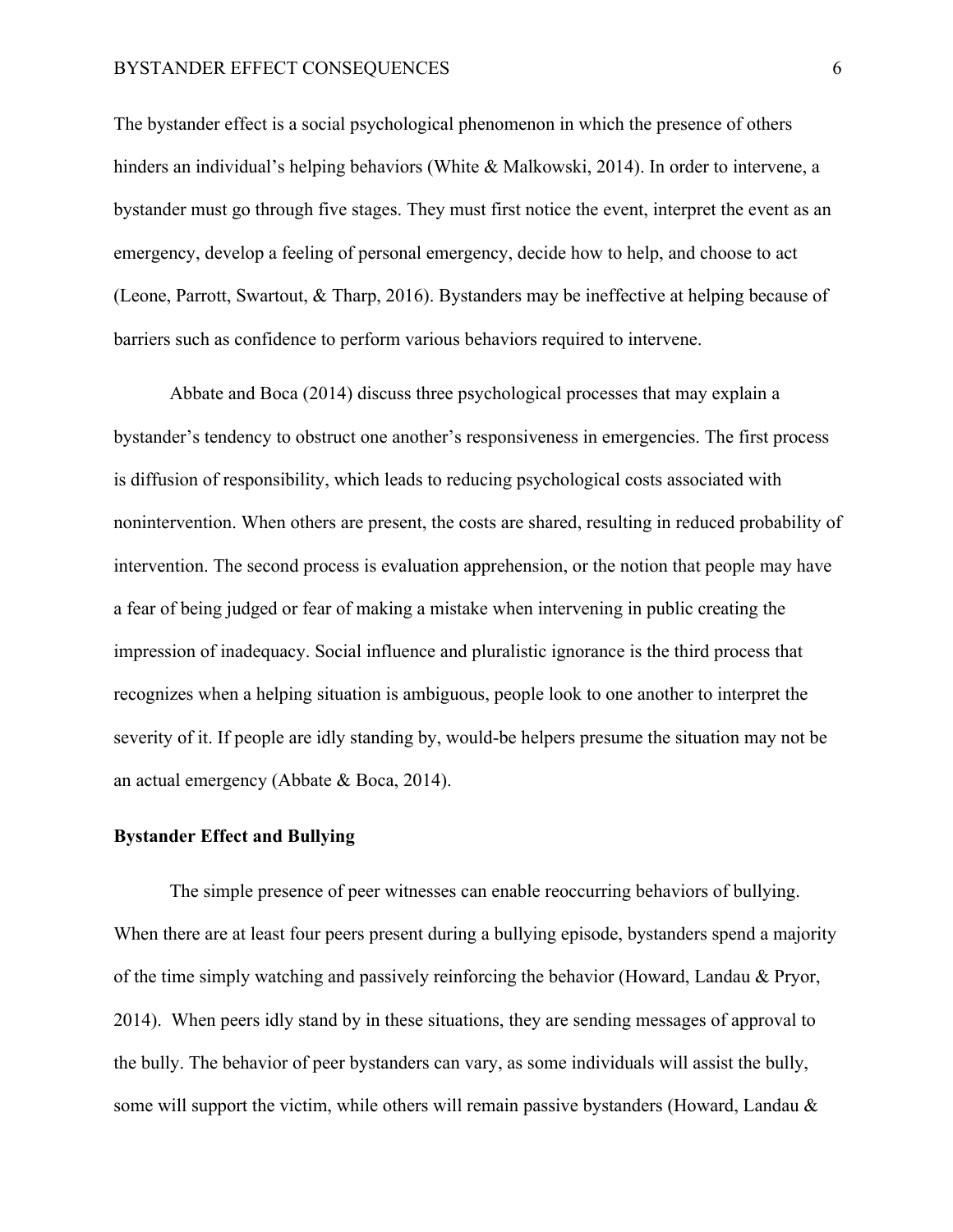Pryor, 2014). There is a decreased likelihood an individual will intervene if there is the perception that other bystanders are present and an even less chance if the bystander is younger and an adult is present (Howard, Landau & Pryor, 2014).

The relationship to the victim or the bully can play a crucial role in how a bystander responds. High prosocial children tend to be "other-directed" and focus more on the recipient's welfare than the reputation of the helper. With the focus on the victim's needs, high prosocial children are more prone to help regardless of the bystander context. In contrast, low prosocial children tend to focus more on the reputation and are more inclined to help in the presence of friends compared to when there are no other bystanders present (Sierksma, Thus & Verkuyten, 2014). Peers, particularly those within the same friendship group, have a major influence over children. Children are sensitive to social cues, making it important to them to make a good impression when their friends are present. Children are more likely to help when friends of the helper are present than when not, or when there are no bystanders (Sierksma, Thus & Verkuyten, 2014; Levine & Crowther, 2008).

Individuals who are the recipient of bullying often experience social exclusion from peers. Social exclusion can have psychological consequences including detrimental effects on a student's academic performance, self-esteem and pro-social behavior (Abbott & Cameron, 2014). Social norms and peer group identification can have a forceful effect on children's behavior. Children's beliefs and social norms can influence responses to intervene or take on a bystander role. Reactions to behaviors of other bystanders can be influenced by an individual's perceptions of norms that support bullying as an acceptable behavior (Abbott & Cameron, 2014).

**Gender roles.** In addition to relationship to either the victim or the bully, gender differences and stereotypes are present in bystander situations and willingness to intervene.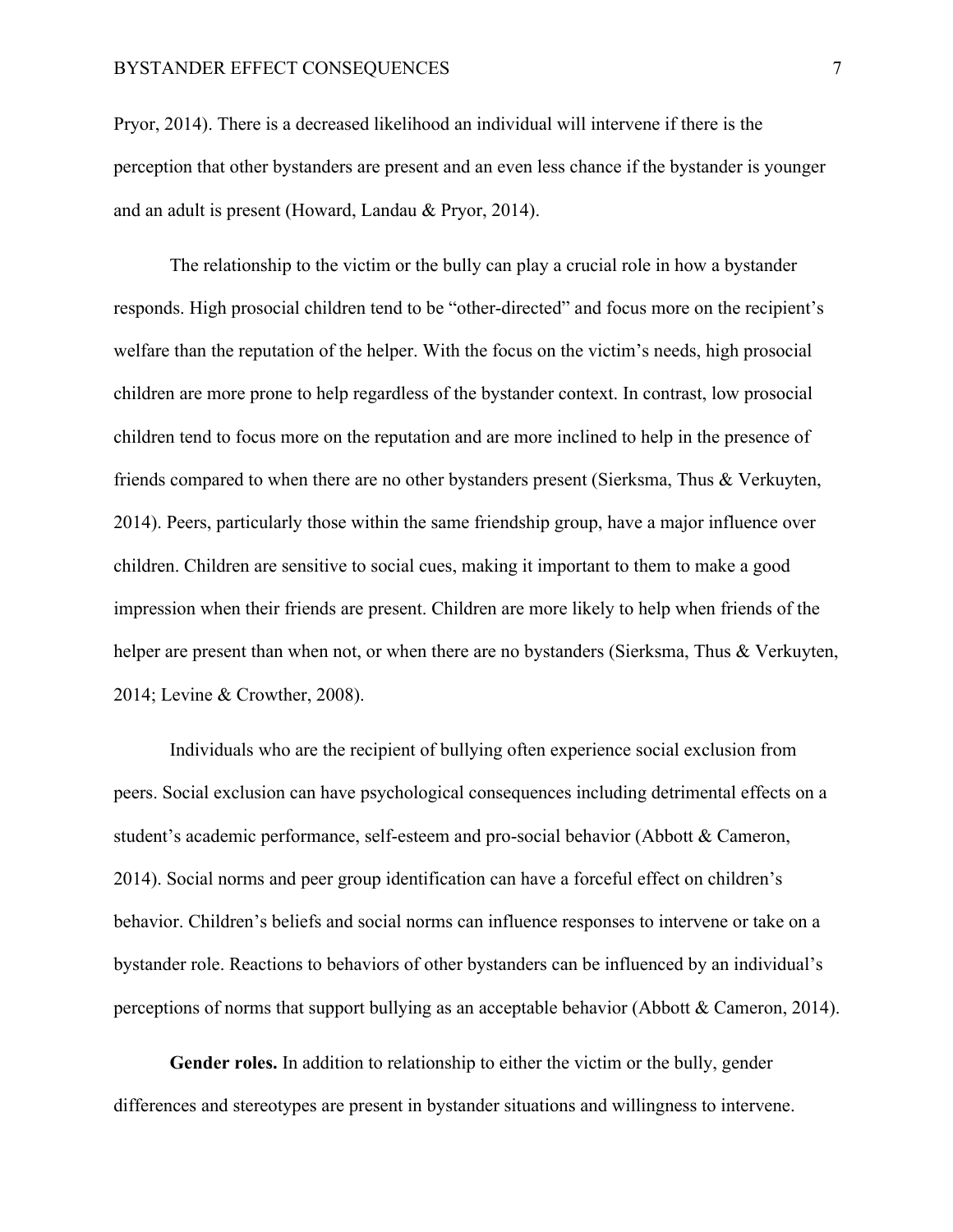Traditional male gender norms encourage bystander behaviors that may be viewed as heroic and within distinct dimensions of traditional masculinity (Leone, Parrott, Swartout & Tharp, 2016). These dimensions reflect the expectation that men be tough and more prone to aggressive behavior. Adherence to the toughness norms of traditional masculinity are directly and indirectly associated with bystander decision-making (Leone, Parrott, Swartout  $\&$  Tharp, 2016).

In addition, men are more likely to intervene in emergencies when doing so highlights their physical strength or competence compared to women who are more likely to help friends and family or someone who has a personal or emotional problem (White & Malkowski, 2014). When heterogeneous groups are present, men are most likely to intervene when they are the only male in a group of women; whereas, women are more likely to intervene when there is a group of women compared to when alone (Levine & Crowther, 2008).

**Assertive bystanders.** Assertive bystanders are witnesses who challenge the behavior and comfort victims (Abbott & Cameron, 2014). Assertive bystander behavior may be an effective way to intervene in situations and give support to the individual in need. Abbott and Cameron (2014) identified predictors of assertive bystander intentions including: a) intergroup contact, or the meaningful interaction between members of different social groups, b) empathy, which is the ability to experience the same feelings as those of another person in response to a particular situations, c) cultural openness, being the extent to which an individual is open to and interested in the similarities and differences between their own and other groups, and d) in-group bias, which is a strong favoritism toward members of an individual's own group as opposed to members of other groups. Identifying individuals who are perceived to have the predictors of assertive bystander intentions, may allow for a higher rate of bystander intervention by creating a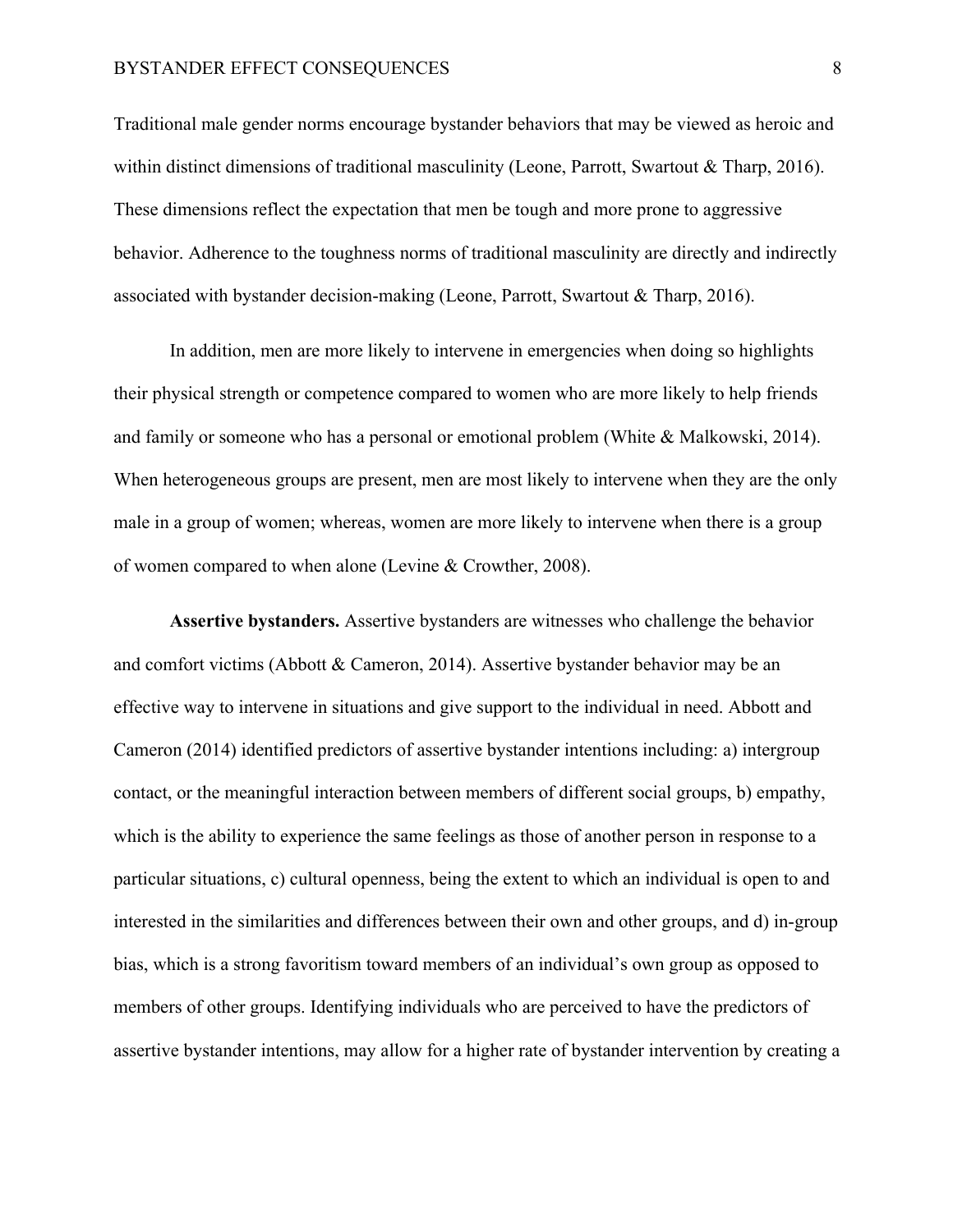greater sense of "we-ness." This in turn has the potential for reducing bias and encouraging helping behavior.

# **Bystander Effect and Underage Alcohol Consumption**

Alcohol consumption remains a leading contributor to injury and death with approximately 5,000 individuals under the age of 21 dying each year as a result of drinking (Hong, Beaudoin, & Johnson, 2013). Alcohol related deaths are a result of vehicle crashes, homicides, suicides and other injuries such as drowning and falls. Those who binge drink during adolescence are at a greater risk for developing alcohol dependence during adulthood, with the average first use of alcohol at 14 years old (Hong, Beaudoin, & Johnson, 2013). Adolescent patterns in alcohol consumption may be explained by social norms when youth are particularly vulnerable to peer influences during middle adolescence where the influence of peers becomes increasing important to determine socially acceptable behaviors.

College students also are at risk for bystander effect when consuming alcohol. College students have a unique environment that provides close-knit communities that can help reduce bystander effect, as well as promote a positive campus climate. However, social acceptance is also important. Individuals who decide to intervene may want to help, but will most likely weigh their goals for helping, such as wanting to influence another person's behavior, against wanting to avoid embarrassing themselves if their help is not needed (White & Malkowski, 2014).

### **Bystander Effect and Suicide/ Suicidal Ideation**

Suicide among young adults is a problem in the US as it is the second leading cause of death for people aged 18-24 years old, the third leading cause of death in 15-17 year olds, and the fourth leading cause of death in 10-14 year olds (Koller & Weist, 2014; Aldrich, 2015). The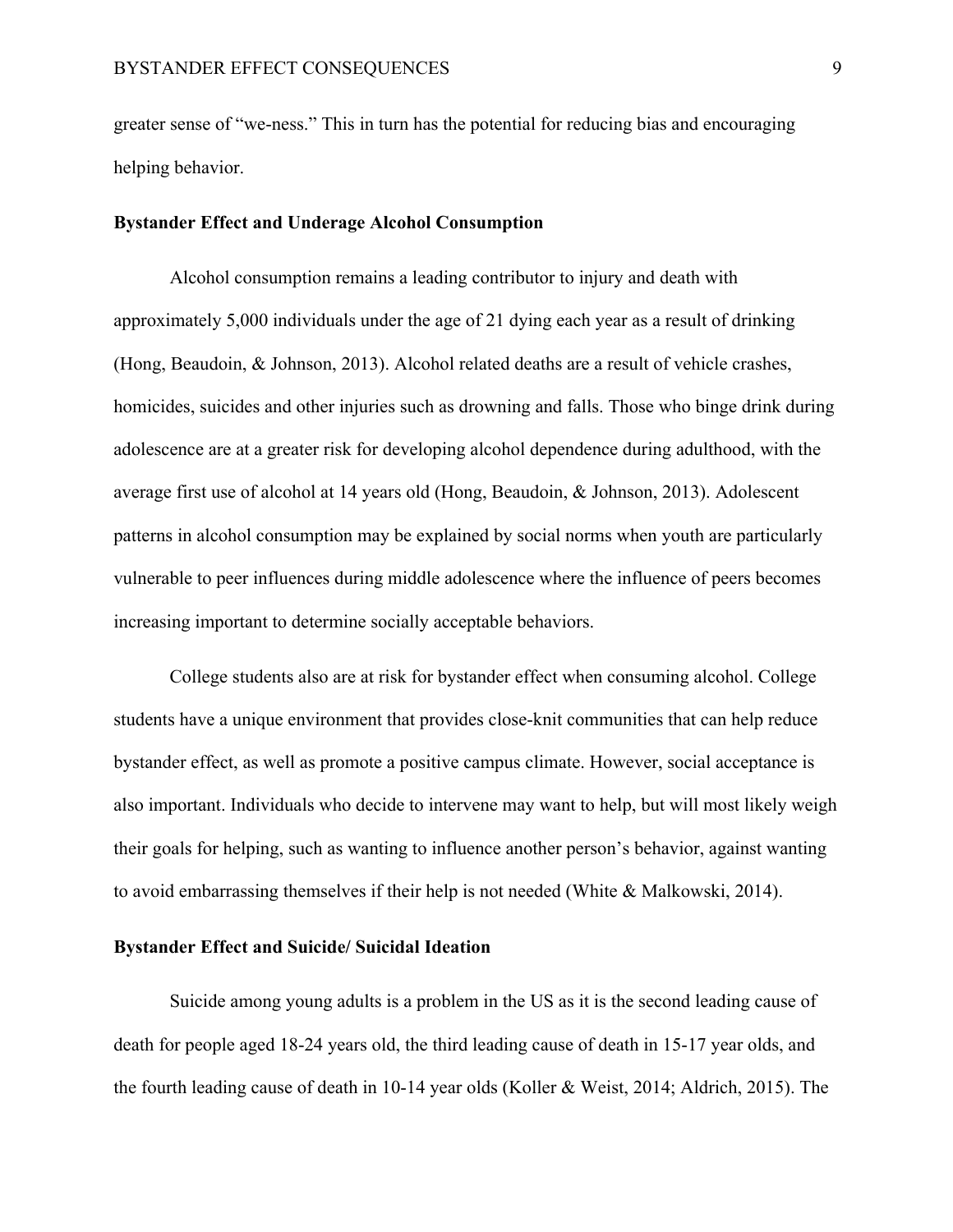prevalence of suicidal ideation, planning, and attempts is significantly higher among young adults where 15.8% of 9-12 graders contemplate suicide and 12.8% make a suicide plan (Koller & Weist, 2014; Aldrich, 2015). Suicide is a particular concern for college students where one in ten students consider suicide (Aldrich, 2015). Due to this high statistic, priorities around early identification, prevention and intervention efforts are important not only for college campuses, but for high schools as well (Koller & Weist, 2014).

Individuals may attempt or complete suicide for various reasons. Increased suicide attempts typically occur among females: individuals with mental health, substance abuse, and health problems; those with family discord, history of abuse, and other negative life events; as well as factors such as major life transitions, sexual orientation, lack of mental health insurance, and media portrayal of suicides (Aldrich, 2015; Koller & Weist, 2014). While there are several factors and reasons one may attempt, complete, or think about suicide, students may avoid prevention resources available to them to help them cope with problems in living. A student that is suicidal may avoid available resources such as mental health services due to the associated stigmas, as well as skepticism about the effectiveness of treatment or the perception they do not need help (Aldrich, 2015).

The associated stigmas surrounding suicide and mental health services are not only present in the mind of the individual who is suicidal or having suicidal ideation, but also with bystanders, friends, and potential individuals who could intervene. Some individuals may choose not to intervene because of the social stigma attached to suicide, or the potential negative impact of damaging a friendship in the process of intervening (Aldrich, 2015). If an individual believes intervening will cause the individual with suicidal ideation to become angry or upset, they might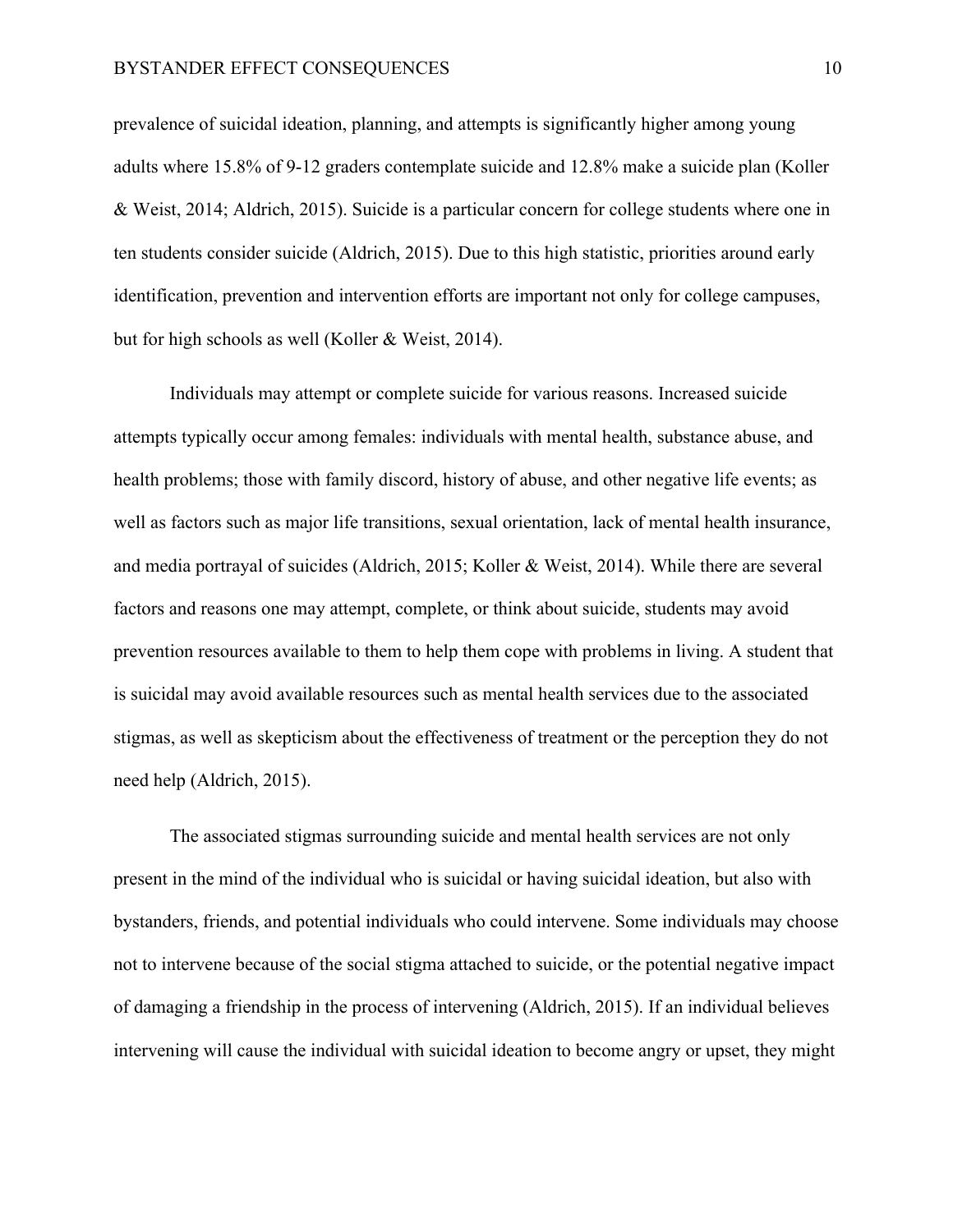decide not to offer help. In contrast, if the individual thinks the intervening behavior will be welcomed with gratitude and appreciation, they are more prone to assist.

# **Implications for School Counselors**

To be able to implement effective prevention and intervention efforts, counselors need to grasp and develop an understanding of what leads to the bystander effect among students of all ages. Several evidence-based strategies have been found to be effective when addressing issues of bullying, underage consumption of alcohol, and suicide/suicidal ideation. These include: the Olweus Bullying Prevention Program (OBPP), Bully-Proofing Your School (BPYS), safe school ambassadors, Signs of Suicide (SOS), and educating students of the risks, signs, and symptoms, as well as proper actions to take for peer intervention.

**Bullying Interventions.** Assertive bystanders are more likely to intervene when they had high interpersonal characteristics of empathy, cultural openness, and reduced in-group bias. Targeting these characteristics could potentially counter intergroup social exclusion within a school setting (Abbott  $&$  Cameron, 2014). The role of perceived peer pressure has the most effect on whether or not an individual defends the victim. If students believe that their peers expect them to intervene, they were more likely to defend the victim regardless if they felt any personal responsibility to intervene.

Counselors can educate elementary aged students to be active, positive bystanders through classroom lessons and active participation in positive bystander scenarios. The skills learned through these lessons at a young age, can be carried into middle and high school students as well. In addition, counselors can develop programs for safe school ambassadors, peer advocates, or model after a preexisting program. Programs such as safe school ambassadors train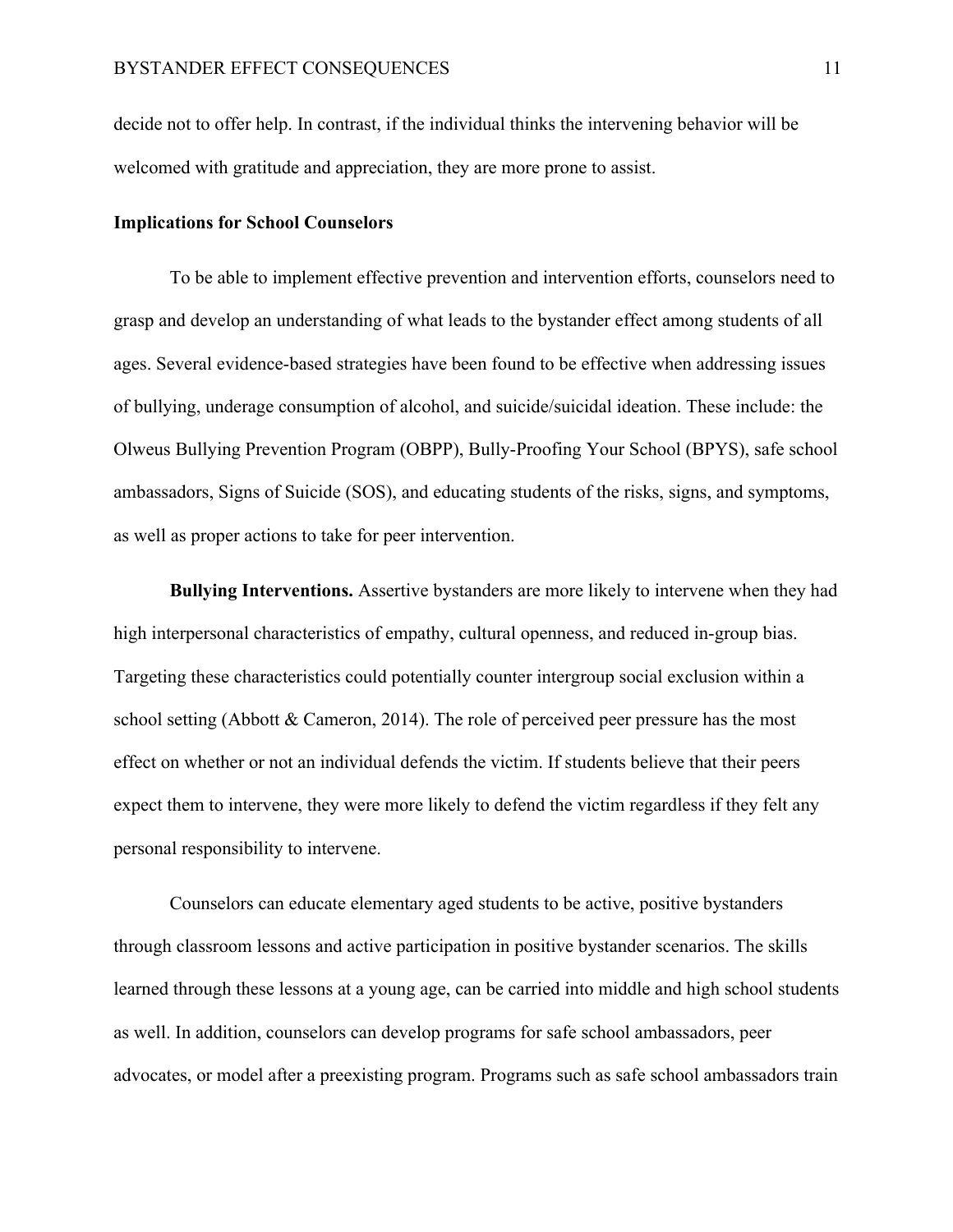students to identify, prevent and respond to student aggression and mistreatment and act as proactive, helpful bystanders (Pack, White, Raczynski & Wang, 2011). Ambassadors are trained to interrupt mistreatment as it occurs, prevent mistreatment from happening by discouraging peers from committing hurtful or violent acts, supporting students who have been mistreated, obtaining adult help when situations are too complex or dangerous for them to handle by themselves (Pack, White, Raczynski & Wang, 2011).

In addition to safe school ambassadors, other programs such as the Olweus Bullying Prevention Program and Bully-Proofing Your School (BPYS) are available. The Olweus Bullying Prevention Program (OBPP) is a comprehensive, school-wide program that was designed to reduce bullying, prevent the development of new bullying situations, and improve peer relationships at school (Limber, 2011). OBPP is based on four principles in which adults at school should: a) show warmth and interest in their students, b) set firm limits to unacceptable behavior, c) use consistent, nonphysical, non-hostile negative consequences for violation of rules, and d) act as authorities and positive role models (Limber, 2011). OBPP is a nationally recognized "Best Practice" model program by the US Department of Juvenile Justice and the Substance Abuse Mental Health Services Administration (SAMHSA) and provides interventions at multiple levels including individual, classroom, school-wide, and community (Bowllan, 2011).

Research on this program has suggested a significant reduction of the incidence of bullying in schools, and is particularly successful with  $7<sup>th</sup>$  grade females (Bowllan, 2011). Females in 7<sup>th</sup> grade reported 34.4% decrease in being bullied, 17.8% increase in being talked to by a teacher about bullying others (Shilling et al., 2014). Students were not the only population that saw positive results due to OBPP. Teachers who received the OBPP intervention for at least one year reported an increase of 23.3% in counteracting bullying, 30.1% increase in talking to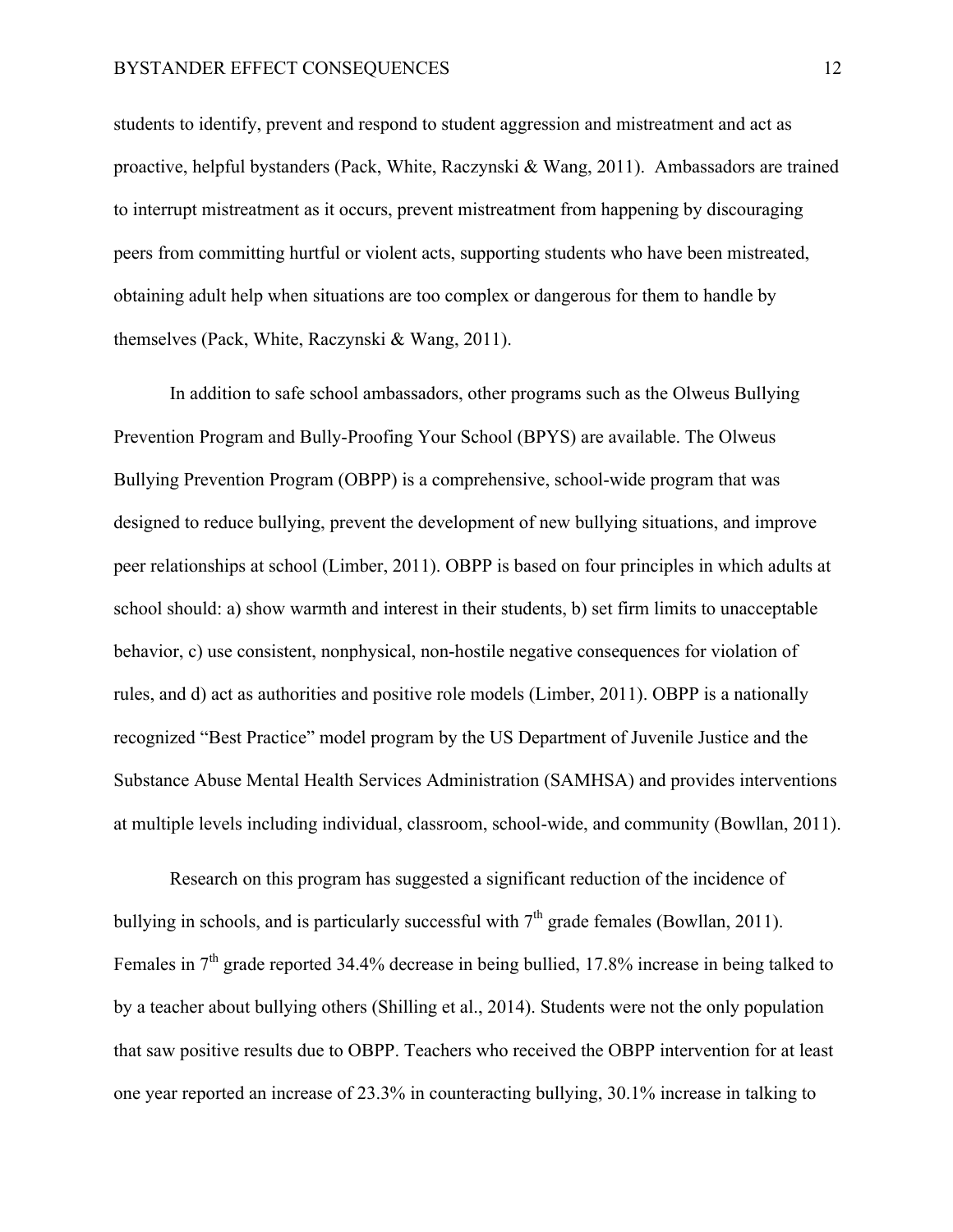their class about bulling and a 29.4% increase of the school providing clearer rules regarding bullying (Bowllan, 2011).

Bully-Proofing Your School is a nationally recognized school safety program implemented throughout the United States and Canada (National Center for School Engagement, 2012). BPYS can be a key component in the creation of a safe and caring school environment, promoting attendance and achievement in school (National Center for School Engagement). BPYS equips students with the skills they need to change the overall climate of the school to reduce school violence (Garrity, Jens, & Porter, 1997). Bully proofing schools promotes adult advocacy, encourages safe environments and increases awareness to bullying behavior. Research states that three outcomes occur when utilizing the BPYS program: teachers find it eases their discipline load and produces a happier group of students who readily take ownership of the program, many elementary school aged bullies become positive leaders in their peer groups as they shift power from being the bully to being caring and helping others, and classroom interventions sparks moral development of all students (Garrity, Jens, & Porter, 1997).

**Underage consumption of alcohol.** Students, who consume alcohol, whether they are underage or over 21 years old, can utilize protective strategies to help reduce risks around alcohol use. Counselors can inform students of risks associated with drinking underage, however, they can also educate students and equip them with strategies of how to intervene when alcohol use is occurring. Behaviors such as offering non-alcoholic drinks early in the night or ensuring that a friend gets home safely are just a few ways individuals can be taught to intervene (White & Malkowski, 2014). Counselors who deliver bystander intervention approaches seek to establish a sense of responsibility among students to ensure each other's safety. Executing protective behaviors endorsed by individuals to avoid problems with alcohol can keep students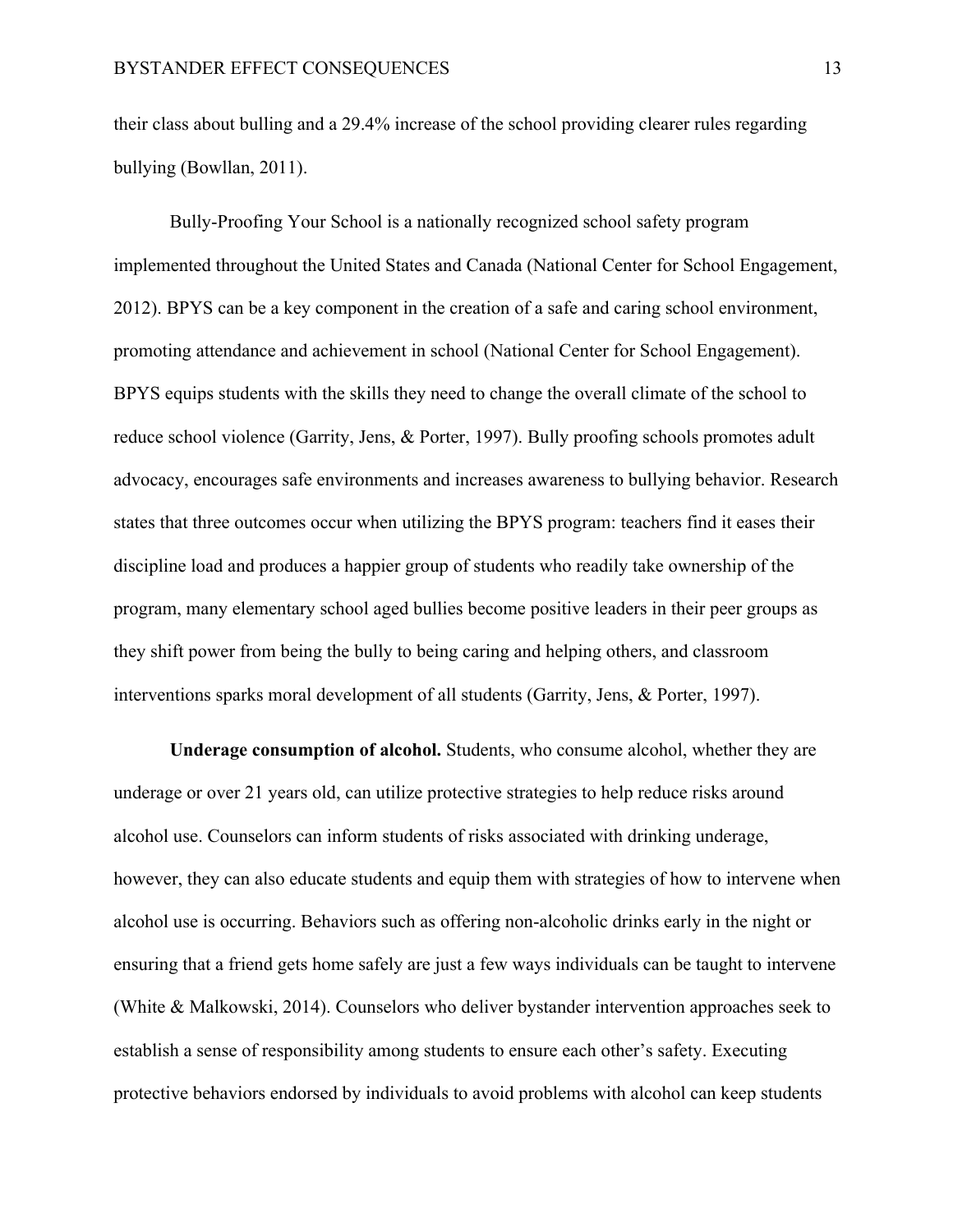accountable, and help keep one another safe (White & Malkowski, 2014). The most promising evidence-based intervention for this age group is a 12-session motivational skills decision making program based on motivational interviewing, a client-centered approach designed to elicit behavioral change through exploring and resolving ambivalence (Doumas, Esp, Turrisi, & Schottelkorb, 2014). School based interventions have advantages including the combination of personal, social, and academic factors that affect a student's life and substance use choices. Students report one of the individuals they would talk to about a substance use problem is their counselor (Burrow-Sanchez & Lopez, 2009). Counselors can also assist the student with identification of a problem and refer to appropriate resources. The research suggests an intervention based on a motivation skills decision-making model is associated with reductions in substance use. Furthermore, researchers also report that teacher-delivered cognitive-behavioral programs targeting personal factors, such as maladaptive coping strategies, sensation seeking, and hopelessness are effective in reducing alcohol use among high school students (Doumas, Esp, Turrisi, & Schottelkorb, 2014).

**Suicide/suicidal ideation.** The most prevalent reasons for suicidal thoughts are related to family problems, feeling bullied, and grief or loss in teens (Koller & Weist, 2014). Encouraging students to intervene when someone they know is suicidal is a necessary step to decrease the number of individuals who attempt and die by suicide each year (Aldrich, 2015). School counselors play a vital role in understanding students' beliefs about intervening as well as their willingness to intervene to understand how to focus prevention efforts. Typically, school counselors are an integral part of school based suicide prevention and crisis management. This is an important role because counselors often receive referrals from other adults in the school when a student is thought to be experiencing a suicidal crisis (Cappuzzi, 2002). In order to effectively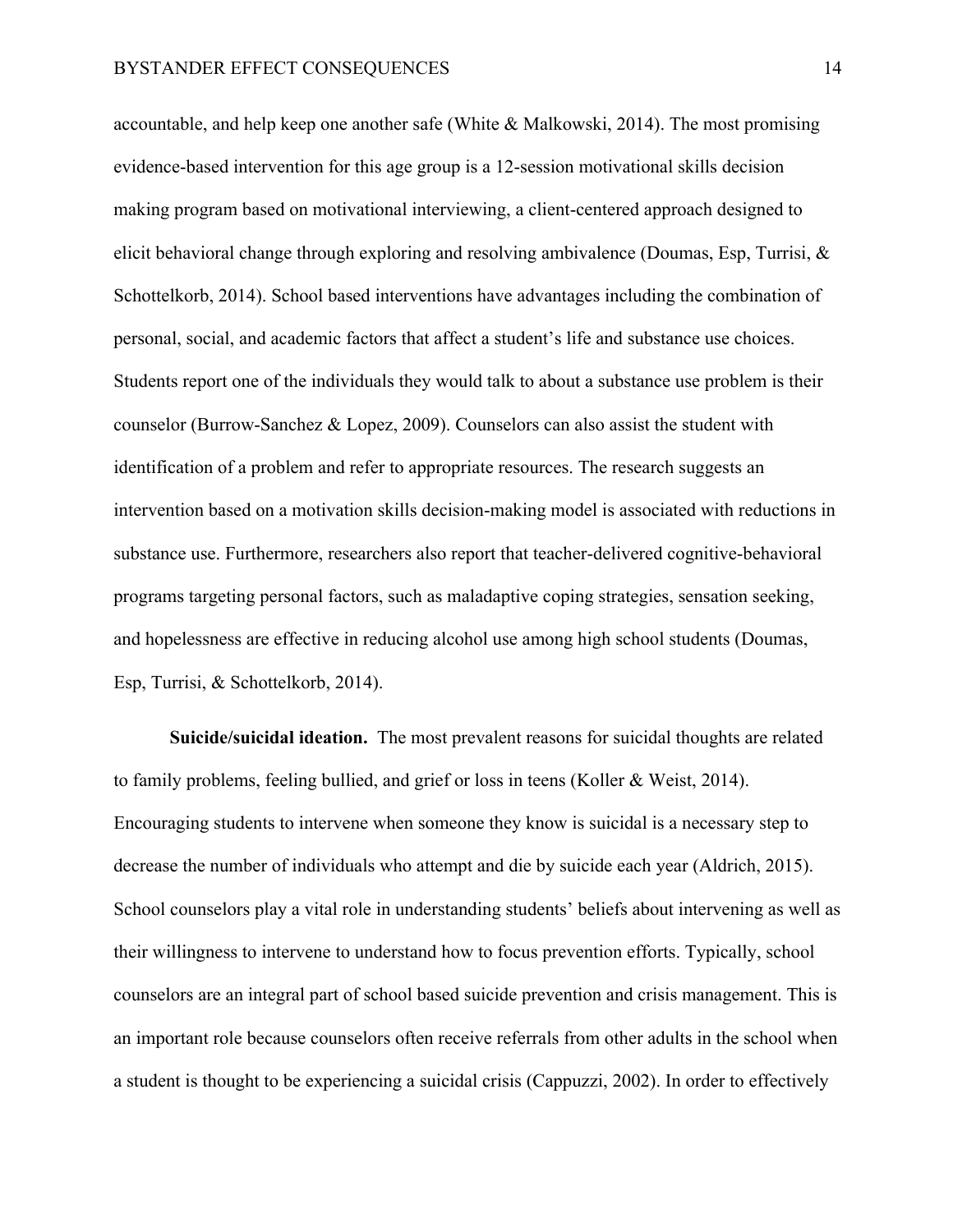facilitate prevention efforts, counselors need to be able to recognize the signs and symptoms such as behavioral and verbal cues. One role the counselor has in facilitating suicide prevention efforts is to deliver classroom presentations to middle and high school students including causes, myths and symptoms as well as information about how to get help through the school. At the elementary level, the focus should be on building student resiliency and developing skills to overcome the precursors that may lead to higher rates of suicidal ideation later on in life (Cappuzzi, 2002). Targeting and promoting peer support is important; students are more likely to seek help and emotional support from friends than from resources such as mental health professionals that sometimes come with a stigma. Aldrich (2015) found that 2/3 of students with suicidal thoughts confided in a friend, and the most frequent source of referrals to counseling came from peers.

Peer influence can be a highly influential, powerful tool and asset counselors have to help provide support to other students. Counselors can empower individuals to be peer supports within their school, to provide individuals with a positive support and resource. One evidencebased program is Signs of Suicide or SOS. SOS is a suicide prevention program identified by the Substance Abuse and Mental Health Services Administration's (SAMHSA's) National Registry of Evidence-based Programs and Practices. SOS is a two-day program that uses both educational training and screening in its design to provide students with information and resources to help a friend seek help if they confide in them (Koller & Weist, 2014). The educational training involved with SOS often focuses on supporting adults, such as teachers, counselors, and school staff, to effectively identify youth in crisis and refer them to the appropriate school or community mental health resource (Koller & Weist, 2014).

# **Conclusion**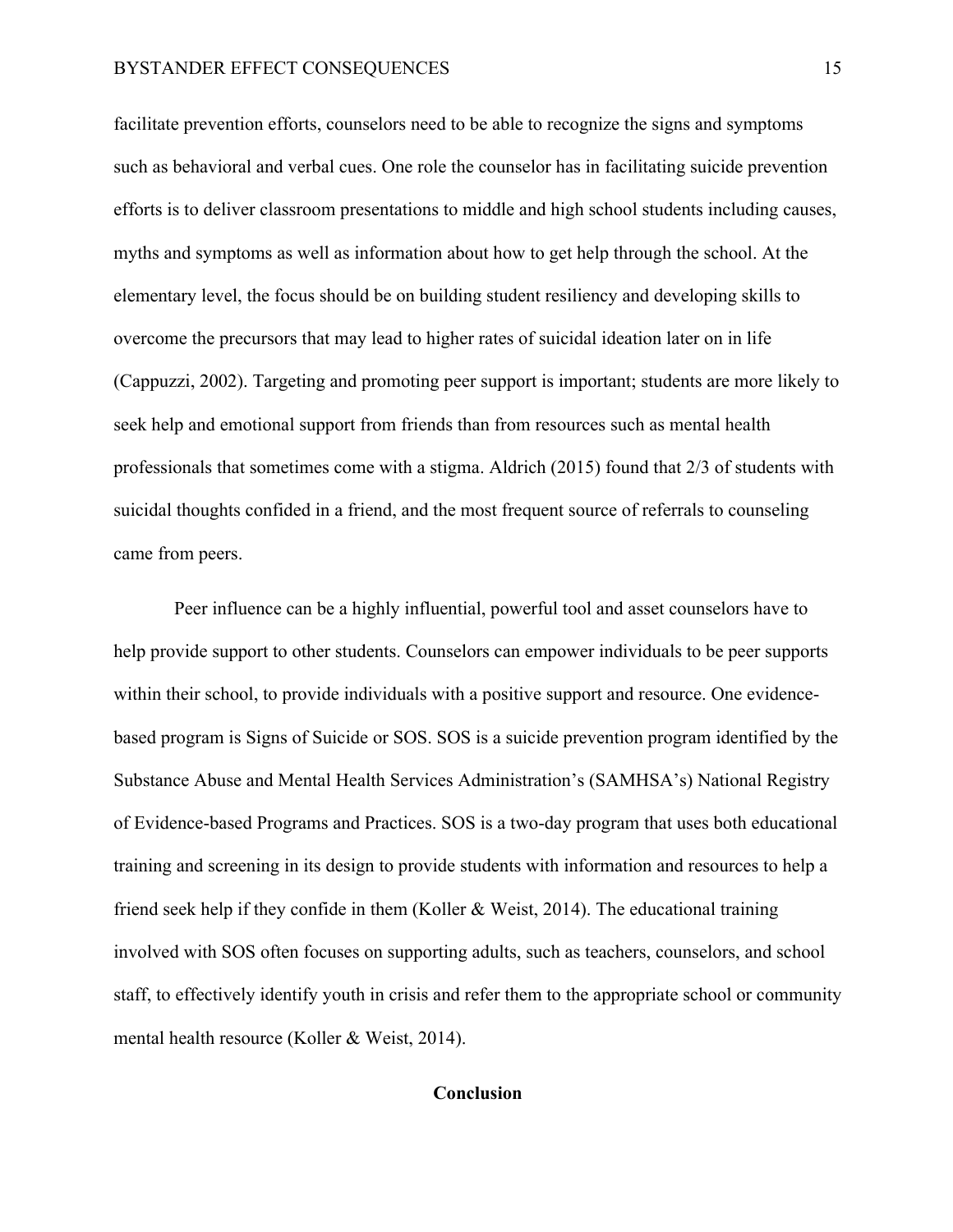Bystander effect can have severe consequences for those involved, but school counselors can help by implementing specific strategies for youth aimed at each of these adolescent issues. Through classroom lessons, school-wide interventions, and being a readily available resource, school counselors can provide students with tools and resources they need to be active, positive bystanders. Several school- wide programs such as Olweus Bullying Prevention Program, Bully-Proofing Your Schools, and Signs of Suicide have been researched and shown to be effective tools to implement. When these types of prevention and intervention measures are in place, schools can provide youth with a safe, welcoming environment for everyone. Finally, when staff, administrators, and other school personnel are well-informed, they too can be additional resources to help students intervene. When school counselors work collaboratively with students, parents, and other school personnel, the potential for increasing bystander support and reducing bullying, alcohol tragedies, and suicides has the potential to be greatly improved.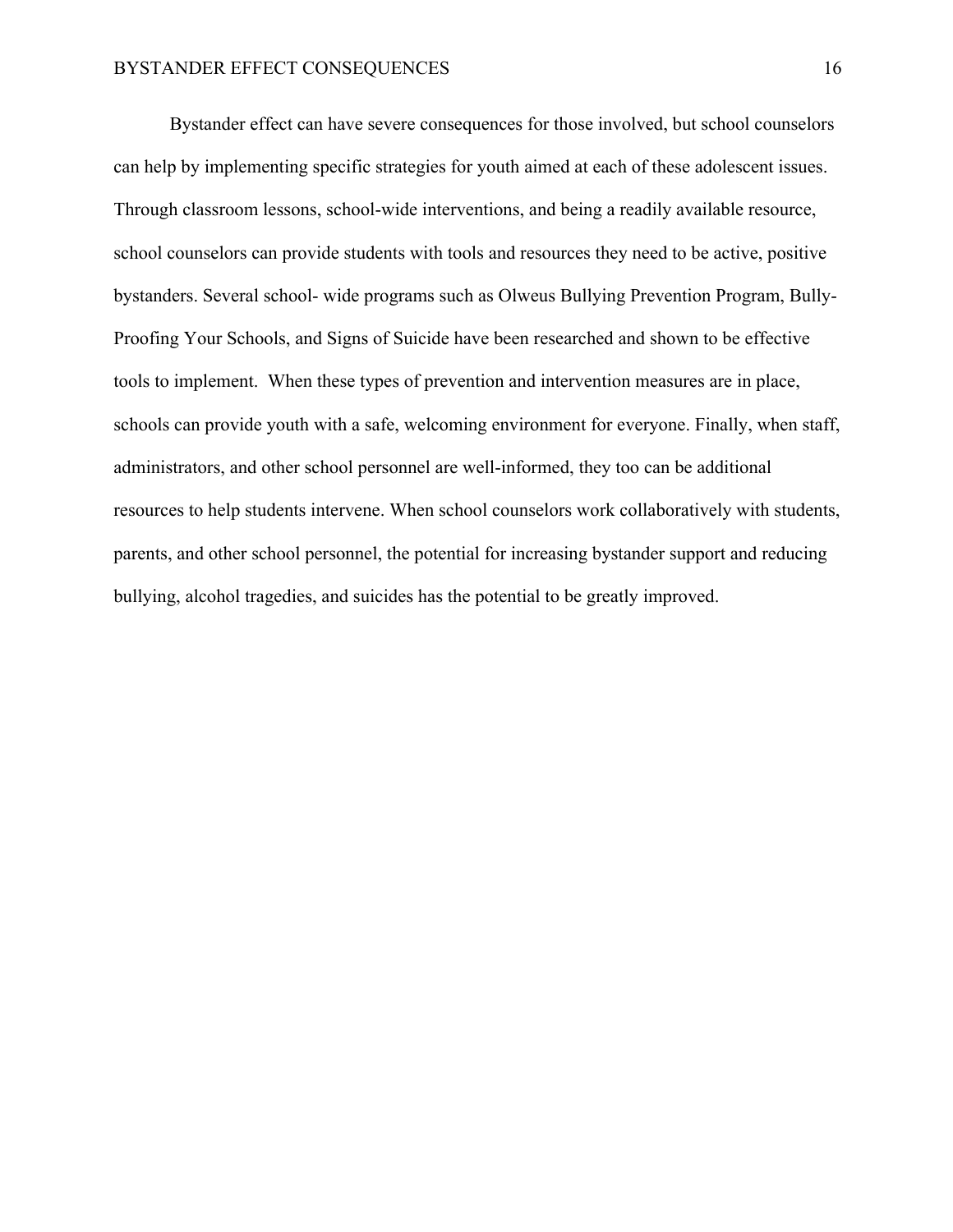#### **References**

- Abbott, N. & Cameron, L. (2014) What makes a young assertive bystander? The effect of intergroup contact, empathy, cultural openness, and in-group bias on assertive bystander intervention intentions. *Journal of Social Issues*, *70*(1) 167-182.
- Aseltine, R.H. & DeMartino, R. (2004) An outcome evaluation of the SOS suicide prevention program. *American Journal of Public Health, 94*(3) 446-451.
- Bowllan, N.M. (2011) Implementation and evaluation of a comprehensive school-wide bullying prevention program in an urban/suburban middle school. *Journal of School Health, 81*(4) 167-173.
- Burrow-Sanchez, J.J. & Lopez, A.L. (2009) Identifying substance abuse issues in high schools: A National survey of high school counselors. *Journal of Counseling and Development,*  (87) 72-79.
- Cappuzzi, D. (2002) Legal and ethical challenges in counseling suicidal students. *Professional School Counseling, 6*(1) 36-45.
- Center for Disease and Prevention (2014) Youth Risk Behavior Surveillance- United States 2013. *Surveillance Summaries, 63*(4).
- Doumas, D., Esp, S., Turrisi, R., & Schottelkorb, A. (2014) Adopting a brief, web-based feedback approach to counter high school drinking: Considerations for professional school counselors. *ASCA Professional School Counseling, 18*(1) 148-157.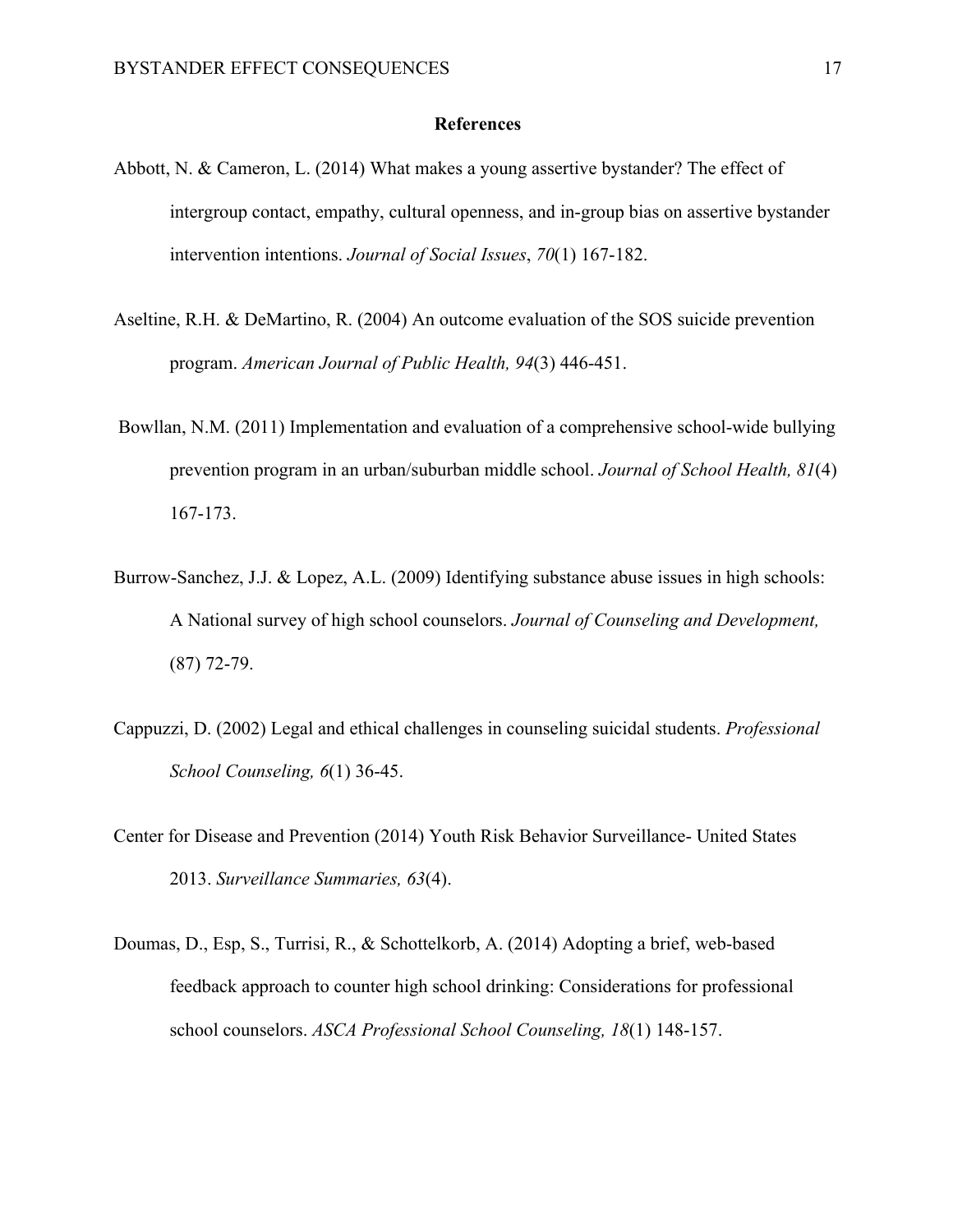- Garrity, C.B., Jens, K., & Porter, W.W. (1997) Bully proofing you school: Creating a positive climate. *Intervention in School and Clinic,* (32) 235-243.
- Hawkings, D.L., Pepler, D.L., Craig, W.M. (2001) Naturalistic observations of peer interventions in bullying. *Social Development, 10*(4) 512-527.
- Howard, A.M, Landau, S. & Pryor, J.B. (2014) Peer bystanders to bullying: Who wants to play with the victim? *Journal of Abnormal Child Psychology,* (42) 265-276.
- Leone, R.M., Parrott, D.J., Swartout, K.M., & Tharp, A.T. (2016) Masculinity and the bystander attitudes: Modeling effects of masculine gender role stress. *Psychology of Violence*, *6*(1) 82-90.
- Levine, M. & Crowther, S. (2008) The responsive bystander: How social group membership and group size can encourage as well as inhibit bystander intervention. *Journal of Personality and Social Psychology*, *95*(6) 1429-1439.
- Limber, S.P. (2011) Development, evaluation, and future directions of the Olweus bullying prevention program. *Journal of School Violence,* (10) 71-87.
- National Center for School Engagement (2016) Bully-Proofing your school. Retrieved from: http://schoolengagement.org/school-engagement-services/bully-proofing-your-school.
- Pack, C., White, A., Raczynski, K., & Wang, A. (2011) Evaluation of the safe school ambassadors program: A student-led approach to reducing mistreatment and bullying in schools. *The Clearing House, 84,* 127-133.